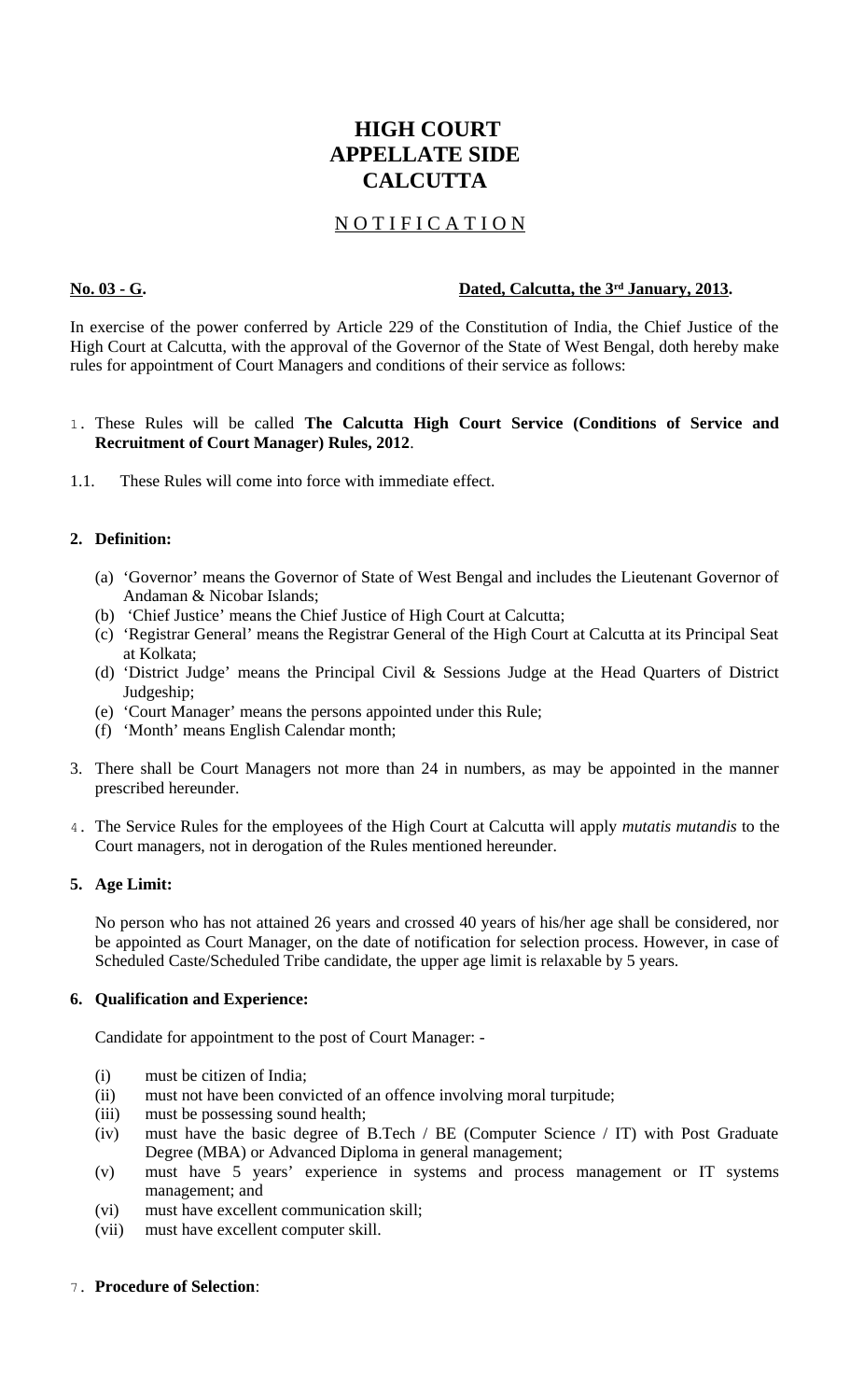Selection shall be made by a Committee consisting of three members to be constituted by the Chief Justice. It shall be done by advertisement in at least three widely circulated dailies out of which one will be in English and website of the High Court at Calcutta, and holding appropriate written examination followed by viva voce. The Chief Justice and/or any other Officer as may be delegated by the Chief Justice in accordance with the recommendation of the Selection Committee shall appoint Court Manager.

#### **8. Terms & Conditions of appointment:**

(a) (i) The appointment may be on contract on year to year renewal basis up to 31.03.2015, for the present, which may be extended with the approval of the State Government;

> (ii) However, service of the Court Manager is terminable either by the Appointing Authority without assigning any reason with prior one month's notice, or on payment of one month's salary in lieu of notice;

> (iii) The Court Manager may also resign from service by giving one month's notice or he/she being paid one month's salary in lieu of notice;

- (b) The consolidated remuneration of the Court Managers will be @ Rs. 45,000/- per month with provision for 3 percent enhancement on each year, subject to satisfactory performance to be furnished, in case of Court Manager deputed at the High Court at Calcutta, by the Registrar General and in other cases, by the District & Sessions Judge of the District concerned;
- (c) Salaries of the Court Managers shall be paid by the High Court at Calcutta out of the fund earmarked by the Thirteenth Finance Commission;
- (d) The appointment will be on full-time basis and during the tenure of appointment, the Court Manager shall not be entitled to take up any other employment, either part-time or otherwise.
- (e) The appointment shall not confer any right on the appointee for being made permanent in the said post or any other post in the High Court at Calcutta or any subordinate Court in West Bengal.
- (f) The place of work for all the Court Managers will be at the High Court at Calcutta or any Court under superintending control of and subordinate to the High Court at Calcutta, as may be directed by the Chief Justice. The Court Managers, in case of administrative exigency, are liable to be transferred from one Court to another;

#### **9. Functions and Responsibilities of Court Managers:**

#### Policies and Standards

- (a) Based on applicable directives of superior courts, establish performance standards applicable to the court (including timeliness, efficiency, quality of court performance, infrastructure, human resources, access to justice as well as for systems for court management and case management);
- (b) Carry out an evaluation of the desired performance of the court with such standards; identify deficiencies and deviations; suggest steps to achieve required performance; maintain such evaluation on a current basis through annual updates.

## **Planning**

(a) In consultation with the stakeholders of a court (including the Bar, ministerial staff, Executive Agencies supporting judicial functions, such as prosecutors/police/process serving agencies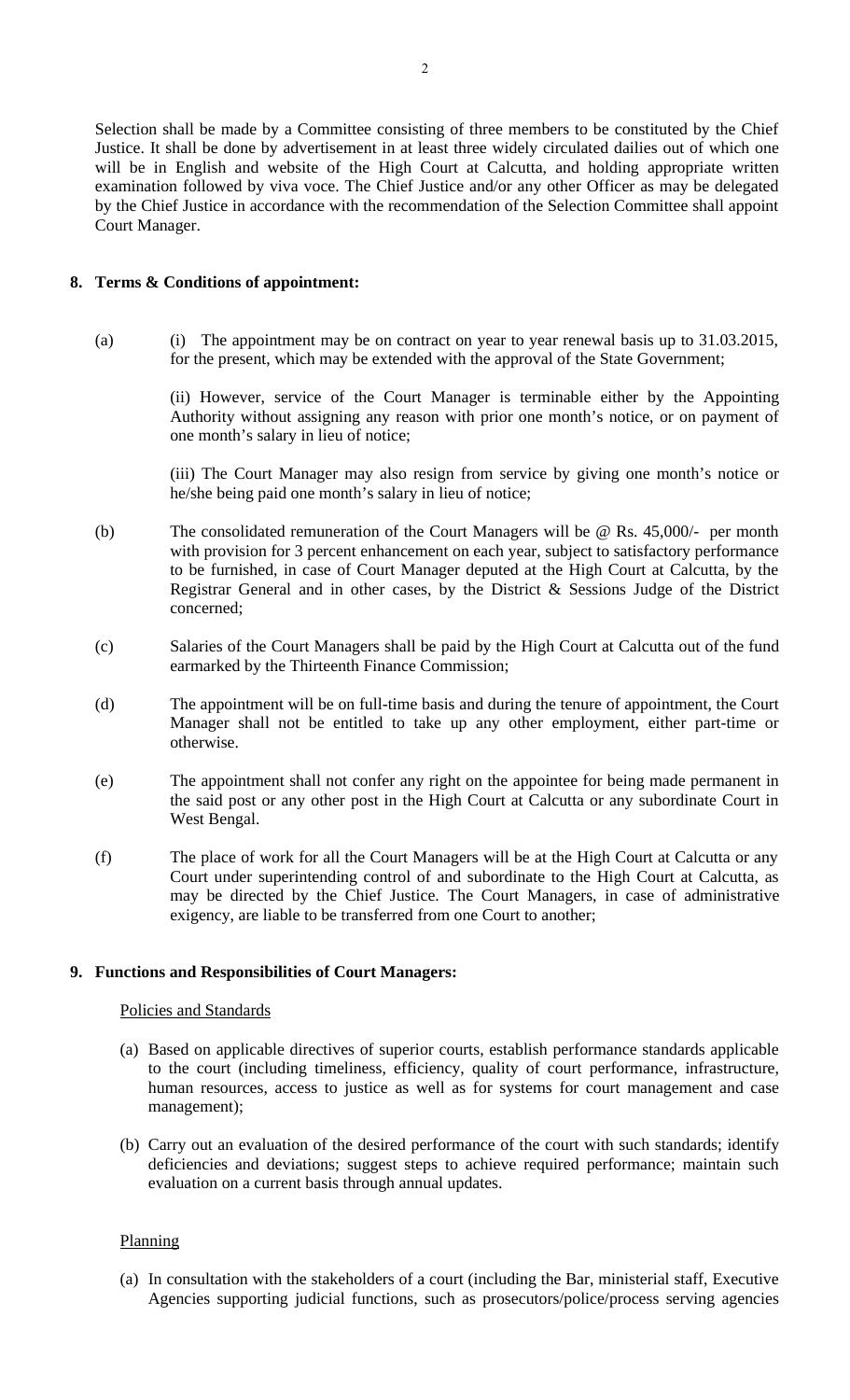and court users), prepare and update annually a Five-year courtwise Court Development Plan (CDP);

(b) Monitor the implementation of the CDP and report to superior authorities, viz., the Registrar General in the High Court at Calcutta and the District & Sessions Judge in the Court subordinate to the High Court at Calcutta, on progress.

### Information and Statistics

- (a) Ensure that statistics on all aspects of the functioning of the Court are compiled and reported accurately and promptly in accordance with systems established by the Court at Calcutta;
- (b) Ensure that reports on statistics are duly completed and provided as required.

### Court Management

Ensure that the processes and procedures of the court (including filing, scheduling, conduct of adjudication, access to information and documents and grievance redressal) are fully compliant with the policies and standards established by the High Court at Calcutta for court management and that they safeguard quality, ensure efficiency and timeliness and minimize costs to litigants and to the State and enhance access to justice.

(Note: Standard systems for court management should be developed at the High Court level).

### Case Management

Ensure that case management systems are fully compliant with the policies adopted and standards laid down by the High Court at Calcutta for case management and that they address the legitimate needs of each individual litigant in terms of quality, efficiency and timeliness, costs of litigants and to the State.

(Note: Standard systems for case management should be developed at the High Court level).

# Responsiveness Management: Access to Justice, Legal Aid and User Friendliness

Ensure that the Court meets standards established by the High Court at Calcutta on access to Justice, legal aid and user friendliness.

# Quality Management

Ensure that the Court meets quality of adjudication of the standards established by the High Court at Calcutta.

#### Human Resource Management

Ensure that Human Resource Management of ministerial staff in the Court complies with the Human Resource Management standards laid down by the High Court at Calcutta.